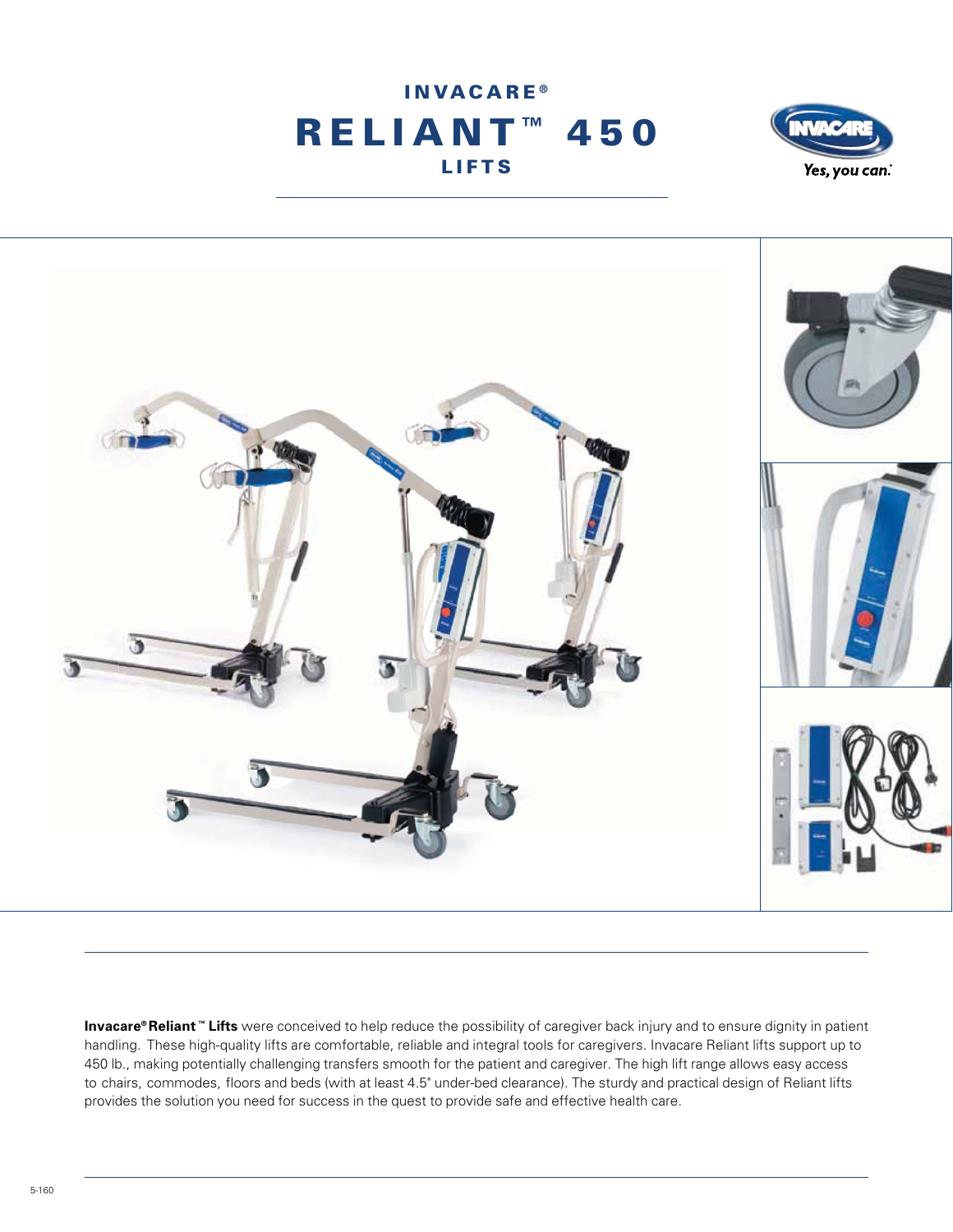#### **Invacare® Reliant™ Lift Features**

Height range allows lifting from floor and high surfaces Low friction casters significantly improve rollability and contribute to caregiver safety

Removable battery pack eliminates downtime and simplifies the charging process

Manual lowering for instant response to power loss

Electronic system includes two 24-volt batteries: one for lift, one for battery-charging station; a manual emergency lowering device; and an anti-entrapment feature if boom meets any resistance while lowering

Available with power opening base option (model # RPL450-2)

Multi-grip push handle is angled to minimize wrist strain Base legs adjust easily and lock securely into open position with the padded shifter handle or optional power option

Total pinch-point protection covers all moving parts for added safety

Padded swivel bar with 360˚ rotation and six-point hook-up allows use of Invacare chain-free slings as well as older style slings with chains or straps

Attractive neutral design blends well into any environment Covered base provides protection against wear, dirt and moisture

Manufactured in an ISO13485 facility

# 3 5 4 6 1 2 1

#### **Rear Locking Brakes**

Locking feature on 5" rear casters is standard on all models

#### **Manual Lowering**  2

Manual emergency lowering gently and safely lowers patient in case of total power loss

Essential safety feature

Manual lowering is easy and effortless. Simply insert the end of a ball point pen into the hole marked "emergency" or lift on the accessible ring-pull

# **Invacare® Reliant™ Digital Scale**  3

Retrofits on all Reliant 450/600 lifts Model # 9805 requires Reliant swivel bar

Easy to operate, four-button display Automatic shut-off feature prolongs battery life

Two-year limited warranty

#### **Hand Pendant**  4

Ergonomic control with heavy-duty cord

Convenient pendant hook allows attachment and storage on multiple areas of lift

# **Electronics** 5

Removable battery box conveniently located on mast features an emergency off button and beeps when battery needs recharged. Requires one 24-volt battery

Quick-release battery eliminates downtime

Anti-entrapment feature stops motion if boom meets resistance while lowering

# **Charging Station**  6

Battery can be replaced immediately with second battery in wall-mounted charger

UL listed and CSA certified

| Model # | Description                               |
|---------|-------------------------------------------|
| 1075222 | Reliant touch-up paint                    |
| 1078276 | Reliant replacement batteries             |
| 1143629 | Reliant swivel bar kits                   |
| 1143630 | Extra-wide Reliant swivel bars            |
| 1079810 | Reliant low base replacement kit (manual) |
| 1088911 | Reliant sling holder bag (four-pack)      |
| RLS6    | Reliant digital scale                     |
|         |                                           |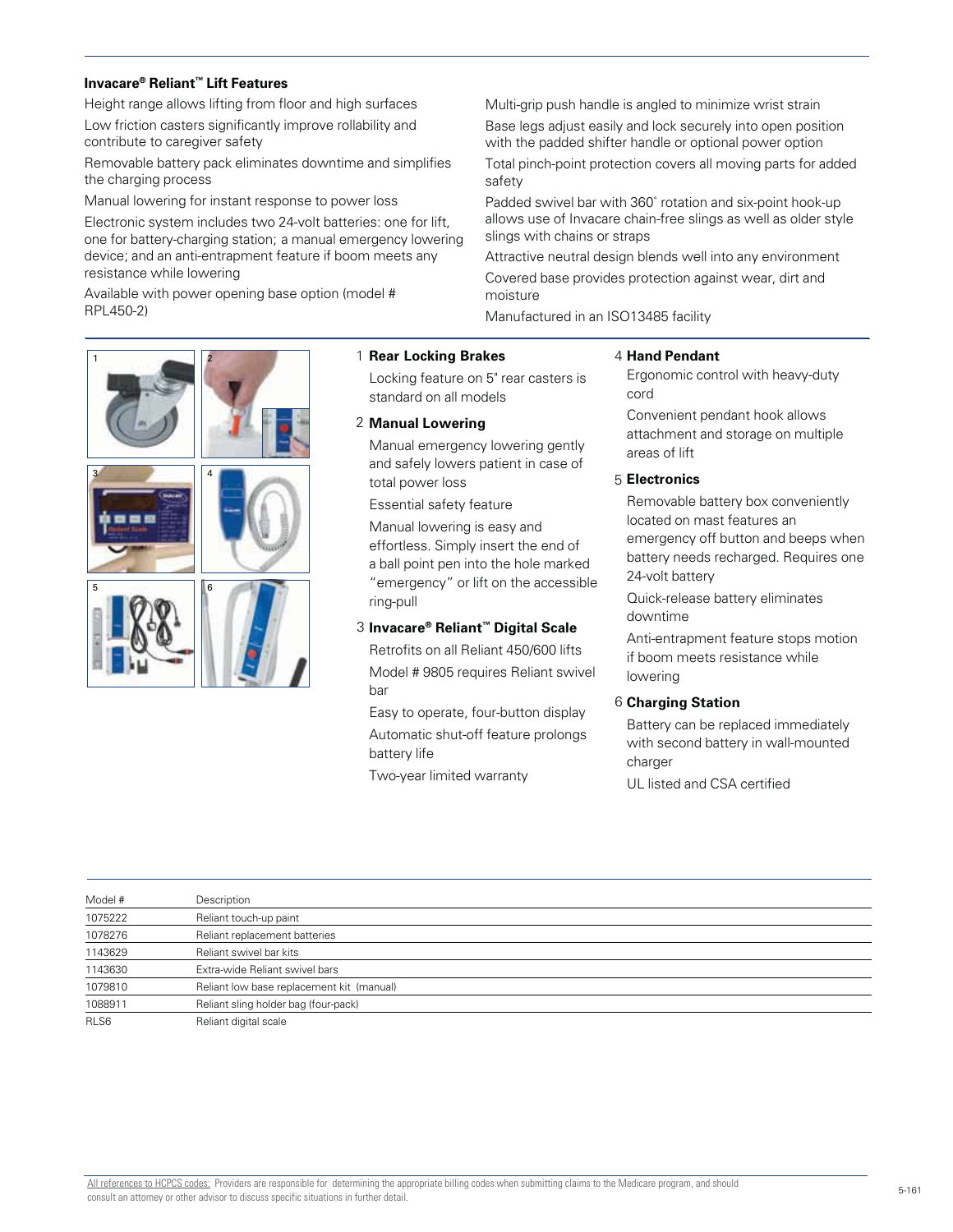#### **Invacare® Reliant ™ 450 Hydraulic Lift Features**

Model # RHL450-1

Pump mechanism allows transfers of up to 450 lb. with minimal effort

Comfortable handle placement for ease of use

Wide base for maximum stability

Low maintenance

Limited warranty includes three years on lift, one year on pump

4.5" Under bed clearance

# **Invacare® Reliant ™ 450 Battery-Powered Lift with Low Base Features**

Model # RPL450-1

Removable battery easily charges overnight on wall-mounted charging station

Equipped with a quiet, long-life motor

Wide lift range for easier transfer

Wide base for maximum stability

4.5" Under bed clearance

Limited warranty includes three years on lift, one year on battery

150-300 lifts per charge\*

#### **HCPCS Code: E0635**



# **Invacare® Reliant™ 450 Power Lift with Power Opening Low Base Features**

Model # RPL450-2

Removable battery easily charges overnight on wall-mounted charging station

Equipped with a quiet, long-life motor

Wide lift range for easier transfer

Wide base for maximum stability

4.5" Under bed clearance

Limited warranty includes three years on lift, one year on battery

150-300 lifts per charge\*

# **HCPCS Code: E0635**



5-162